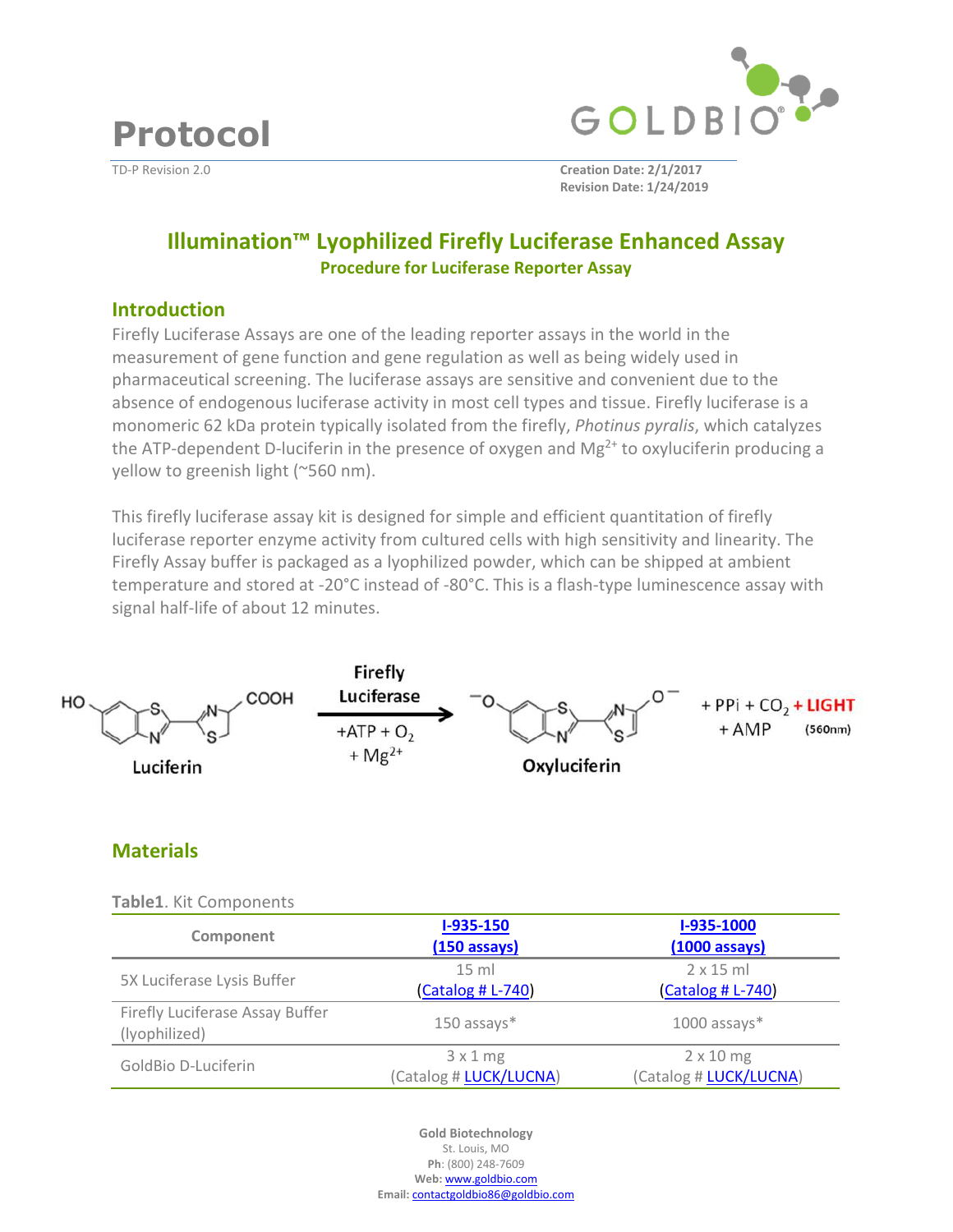

**Note: Sufficient firefly lysis buffer is provided to perform the stated number of assays with cells grown in 96–24 well plates. For applications requiring more lysis buffer (e.g. >100 µl/well), additional 5X Lucife[rase Lysis Buffer \(Catalog # L-740\)](https://www.goldbio.com/product/12778/5x-luciferase-lysis-buffer) may be purchased separately. \*See protocol for instructions for dissolving lyophilized buffer.** 

## **Storage/Handling**

Store the kit at -20°C. The kit is stable at -20°C for at least six months from date of receipt. After reconstitution, aliquot Firefly Luciferase Assay Buffer, if necessary, to avoid repeated freezethaw cycles; reconstituted Luciferase Assay Buffer is stable at -80°C for at least 6 months. Firefly luciferase working solution (assay buffer + D-luciferin) should be prepared fresh on the day of assay.

#### **Method**

Preparation of Cell Lysates

- 1. Preparation of Firefly Luciferase Lysis Buffer
	- a. Prepare 1X firefly luciferase lysis buffer by adding 1 volume of 5X firefly luciferase lysis buffer to 4 volumes of dH2O and mixing well. 1X lysis buffer may be stored at 4°C for up to one month. Store 5X luciferase lysis buffer at -20°C.
- 2. Lysis of Cells Cultured in Multiwell Plates
	- a. Remove growth medium from cultured cells and gently add a sufficient volume of phosphate buffere[d saline \(PBS\) \(GoldBio Catalog # P-271](https://www.goldbio.com/product/3927/pbs-phosphate-buffered-saline-tablets)) to wash the surface of the culture vessel. Add 1X firefly lysis buffer to each well using the volume recommended below for each type of culture plate:

| Wells/plate | Lysis buffer/well |
|-------------|-------------------|
| 6 well      | $500 \mu$         |
| 12 well     | $250 \mu$         |
| 24 well     | $100 \mu$         |
| 48 well     | $65$ $\mu$        |
| 96 well     | $20 \mu$          |

b. Place the culture plates on a rocking platform or orbital shaker with gentle rocking/shaking to ensure complete and even coverage of the cell monolayer with 1X luciferase lysis buffer. Rock the culture plates at room temperature for 15 minutes.

**Note: Cultures that are overgrown are often more resistant to complete lysis and typically require an increased volume of firefly luciferase lysis buffer and/or an extended treatment period to ensure complete lysis. Lifting cells from the plate will facilitate the process of cell ly[sis. See GoldBio's Luciferin In Vitro Handbook](https://www.goldbio.com/documents/1067/Luciferin In Vitro Book v1_160422.pdf) for more tips and suggestions.**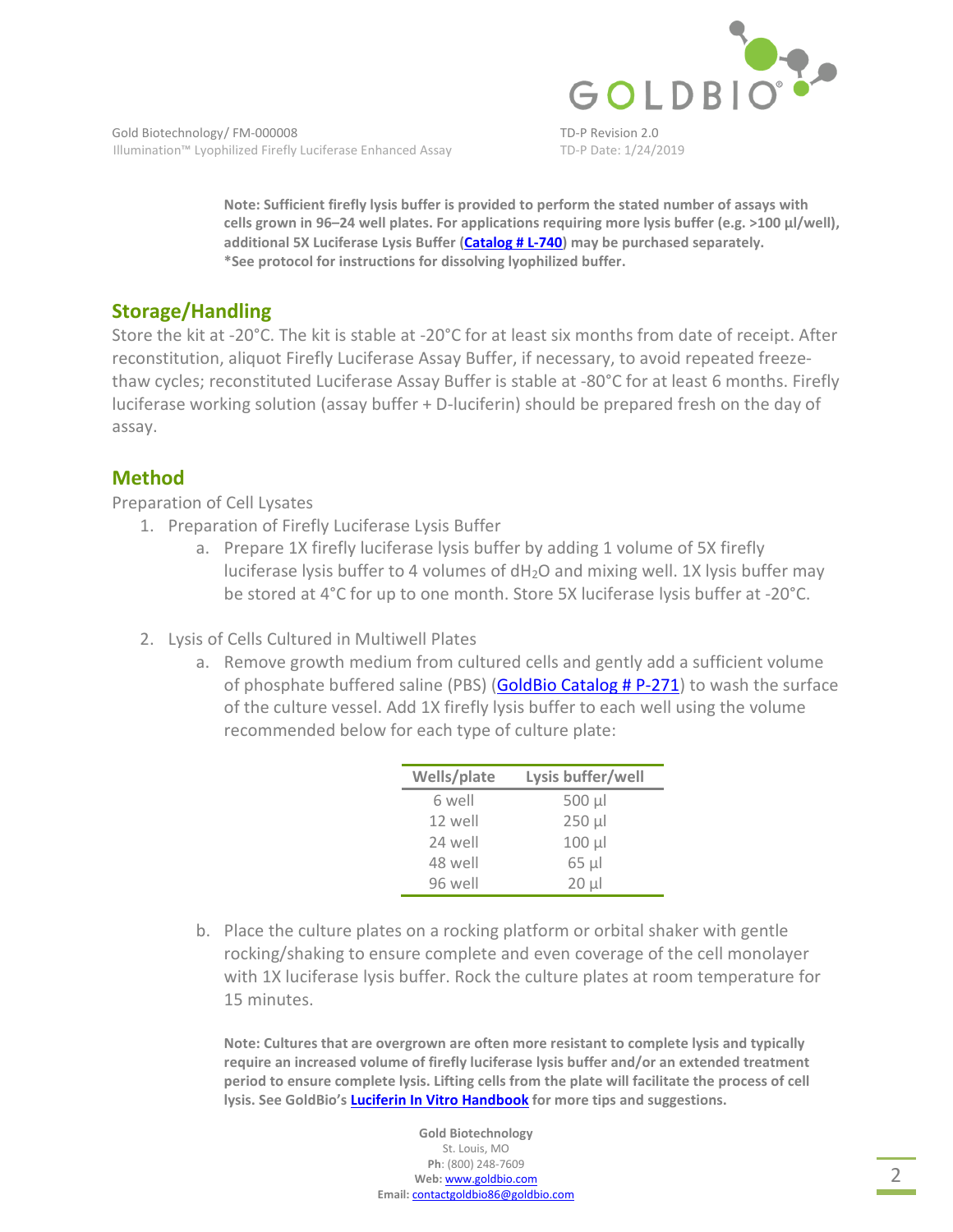

c. Transfer the lysate to a tube or vial. Place at 4°C until ready to assay. Store lysates at -20°C or -80°C if assay will not be performed on the same day.

**Note: (Optional). The lysate can be cleared by centrifugation for 30 seconds at top speed in a refrigerated microcentrifuge and transferred into a new tube.** 

Preparation of Firefly Luciferase Working Solution

1. Reconstitute the firefly luciferase assay buffer by adding the appropriate volume of dH2O to the bottle. For **I-935-150**, add 15 ml dH2O. For **I-935-1000**, add 100 ml dH2O. Mix gently by rocking or inverting until the lyophilized buffer has completely dissolved into a homogenous solution.

> **Note: See Storage/Handling for storage of unused firefly luciferase assay buffer after reconstitution.**

- 2. Prepare an adequate volume of working solution to perform the desired number of firefly luciferase assays (100 µl working solution per assay). Thaw a bottle of firefly luciferase assay buffer and pipette a desired volume (5 ml or 50 ml) from the bottle into a clean container.
- 3. Dissolve the supplied D-luciferin in the firefly luciferase assay buffer from step 1 at a final concentration of 0.2 mg/ml. For kit **I-935-150**, dissolve one vial of D-luciferin (1 mg/vial) in 5 ml assay buffer. For kit **I-935-1000**, dissolve one vial of D-luciferin (10 mg/vial) in 50 ml assay buffer. Firefly luciferase working solution (D-luciferin + firefly luciferase assay buffer) should be prepared fresh and used within a day.

**Note: D-Luciferin in assay buffer has limited stability. If you need less than 5 mL or 50 mL luciferase working solution as described in step 2, you may dissolve D-luciferin in dH2O as 10X or 50X stock solution and store it in aliquots at -20°C or below for repeated use. The D-luciferin stock solution should be stable for at least one month, depending on the frequency of freezethaw cycles. The required volume of working solution can be prepared by diluting the stock solution in firefly luciferase assay buffer to a final concentration of 0.2 mg/ml D-luciferin.** 

#### Standard Reporter Protocol

- 1. For manual luminometer:
	- a. Set up luminometer with appropriate parameters (delay time, integration time, sensitivity, etc.).
	- b. Add 100 µl of firefly luciferase working solution to the luminometer tube.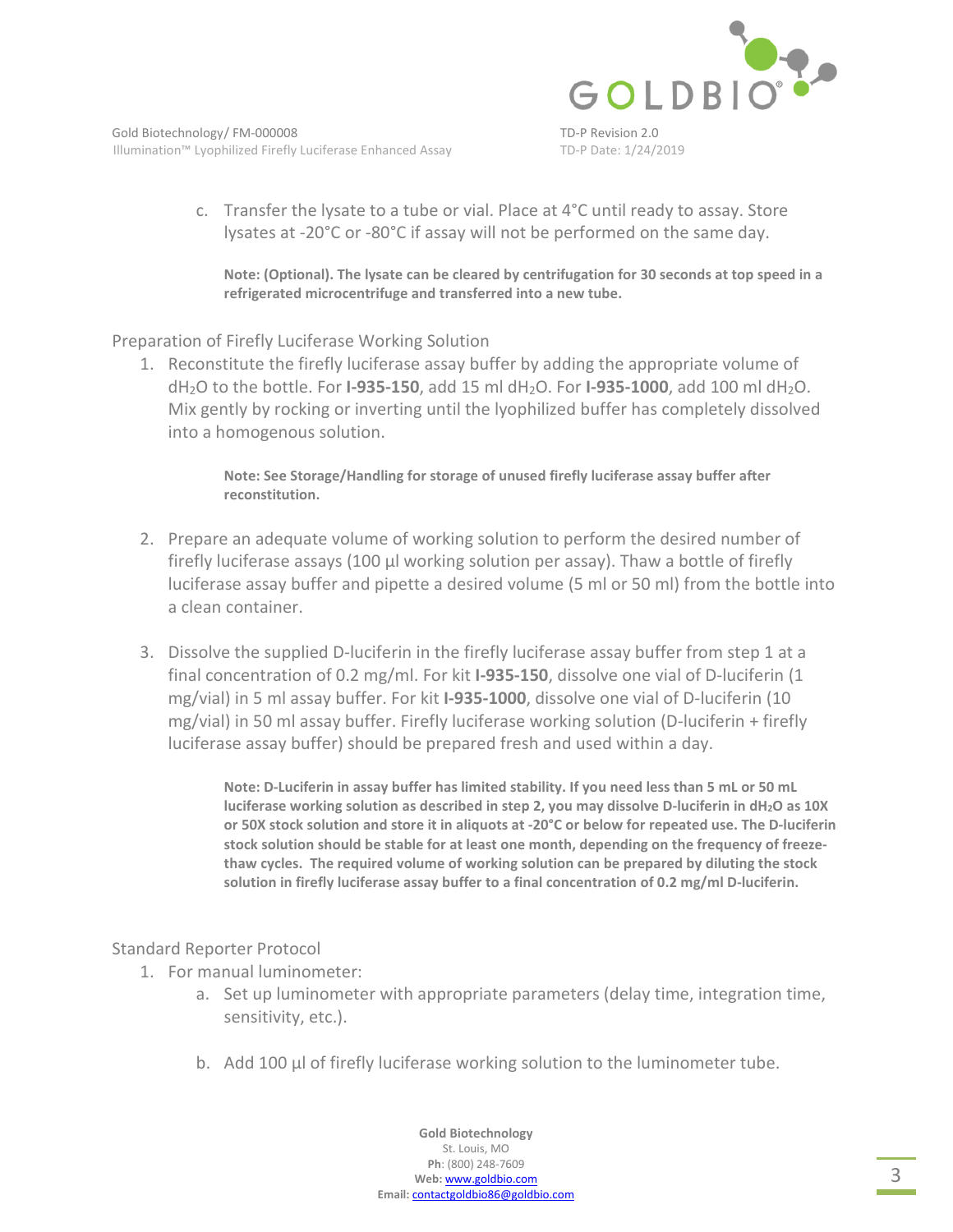

- c. Add 20 µl of cell lysate and mix quickly by vortexing or flicking the tube with a finger.
- d. Place tube in luminometer and initiate measurement. Luminescence is normally integrated over 10 seconds without delay. Other integration times may also be used.
- e. If the luminometer is not connected to a printer or computer, record the firefly luciferase activity measurement.
- f. Discard the reaction tube, and proceed to the next firefly luciferase reaction.
- 2. For luminometer with injector:
	- a. Format the luminometer so that the injector dispenses 100 µl. Prime the injector with firefly luciferase working solution.
	- b. For each reaction, carefully add 20 µl of cell lysate to an individual luminometer tube or to the wells of a multiwell plate.
	- c. Place the samples in a luminometer.
	- d. Initiate measurement. This will cause firefly luciferase working solution to be injected into the reaction vessel and the measurement to be subsequently taken. Luminescence is normally integrated over 10 seconds without delay. Other integration times also may be used.
	- e. Record the firefly luciferase activity measurement.
	- f. If using a single tube luminometer, discard the reaction tube, and proceed to the next firefly luciferase reaction. If using a plate luminometer, the luminometer will automatically begin injecting firefly luciferase working solution into the next well indicated on the luminometer plate.

| <b>Product Name</b>                                                  |
|----------------------------------------------------------------------|
|                                                                      |
| Illumination <sup>™</sup> Firefly Luciferase Enhanced Assay Kit      |
| Illumination <sup>™</sup> Firefly Luciferase Stabilizer              |
| Illumination <sup>™</sup> Dura-Luc Firefly HTS Assay Kit             |
| Illumination <sup>™</sup> Dura-Luc Lyophilized Firefly HTS Assay Kit |
| D-Luciferin, Potassium Salt (Proven and Published™)                  |
| D-Luciferin, Sodium Salt (Proven and Published™)                     |
|                                                                      |

## **Associated Products**